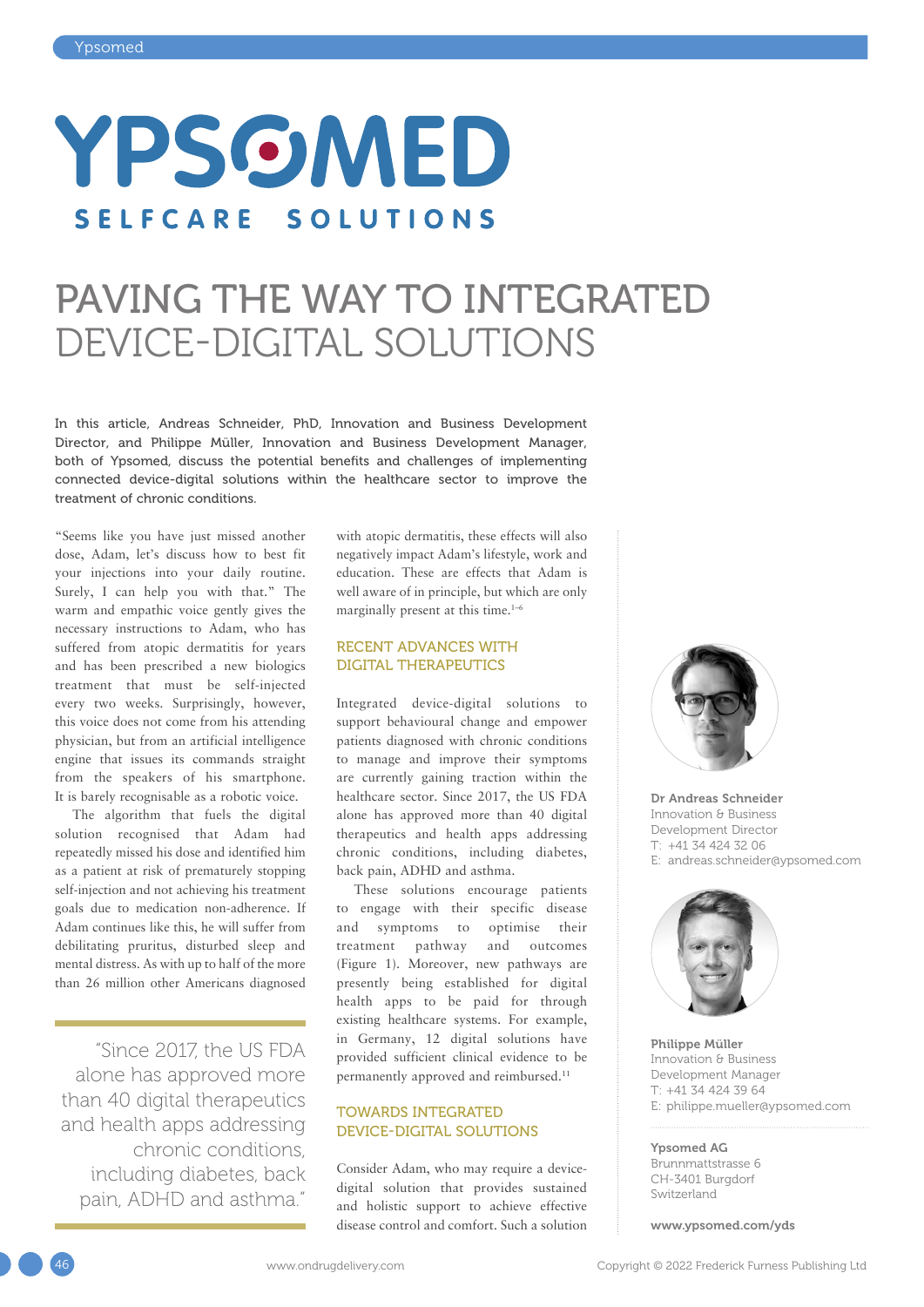

Figure 1: Added value of digital therapeutics per exemplar chronic disease areas.<sup>7-10</sup>

should fully support him in managing, and ultimately improving, his medication intake and disease symptoms. Ideally, the digital health app is paired with a connected drug delivery device that seamlessly feeds data into the digital system. The connected device should require minimal user interaction, passively log injection events and support Adam through the most critical use steps. After being integrated with other data sources and enriched with electronic patientreported outcomes, the data aggregated from such a system can be presented to the attending physician to enable them to manage medication and evaluate treatment for their patients efficiently and effectively.

Such an integrated device-digital solution, as illustrated in Figure 2, may be available on prescription and rolled out in conjunction with the medication to improve medication adherence, preventive measures and programme engagement, as well as to deliver improvements in health outcomes. In addition, the anonymised connected device and patient-reported outcomes data can provide valuable real-world evidence for pharma companies, including for medication adherence, therapy persistence and quality of life. These insights might then be used as inputs to feed predictive algorithms for treatment evaluation and further research activities.

"An integrated device-digital solution may be available on prescription and rolled out in conjunction with the medication to improve medication adherence, preventive measures and programme engagement, as well as to deliver improvements in health outcomes.

Regardless of the focus disease area, significant efforts are being made to improve treatment adherence. Medication non-adherence is a major problem across the healthcare sector that affects treatment outcomes and imposes significant costs on healthcare systems. In fact, 50–60% of patients being treated for chronic conditions either miss doses, take the wrong doses or discontinue treatment within the first year.<sup>12</sup> Non-adherence to medication results from patient-specific interactions within five sets of factors (Figure 3):

- 1. Disease-related factors
- 2. Socio-economic factors
- 3. Health-system-related factors
- 4. Therapy-related factors
- 5. Patient-related factors.<sup>9</sup>

#### NEED TO ADDRESS SPECIFIC ADHERENCE BARRIERS

Consequently, any device-digital solution aimed at improving medication adherence must address specific barriers and should be tailored to the specific needs of the patient and their therapy context.<sup>13</sup> A device-digital solution boosts medication adherence by adapting to the patient's needs – not the other way around. This observation has been echoed by the pharmaceutical industry, which has shifted its attention from the development of generic adherence management systems to the development of personalised and therapy-specific device-digital solutions.

Modern designs aim to improve medication adherence by adapting the provision of support, including type, timing and intensity, to an individual's



**HCP** web portal

#### Figure 2: Illustration of an integrated device-digital solution to support behavioural change and empower patients to manage adherence and disease symptoms.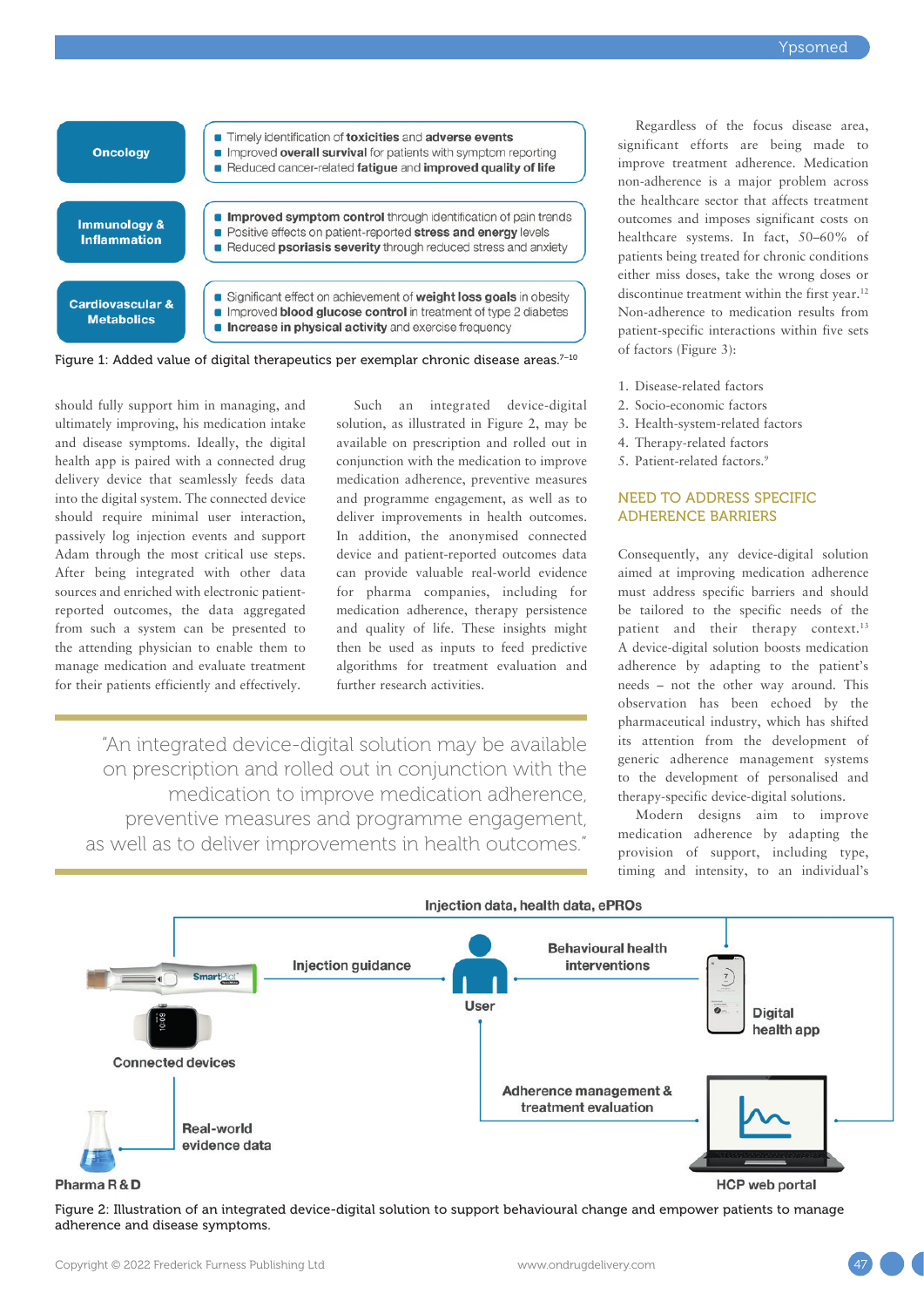

changing status and contexts over time. The underlying goal is to deliver support when the patient most needs it and is most likely to be receptive – the point at which they are most likely to change their behaviour.14 To this end, smart connected drug delivery devices are key because they can act on both the timeliness and adaptive nature of these interventions by monitoring the dynamics of an individual's state and context in real time (Figure 4).

Consider Adam, who may have concerns relating to the use of his drug delivery device. Should his connected drug delivery device detect a use error, it may trigger a digital health intervention that is carefully tailored to the type of use error and Adam's specific user profile. In addition, the connected device reports the use error in nearly real time, which allows it to trigger an intervention at the point when the error happens, which is when Adam will be most receptive to tips on how to improve his behaviour.

Thus, data from connected devices serve as an important input for digital therapy management solutions, enabling effective behavioural health interventions in terms of both content and timing. Such functionality can help patients to more

"Ypsomed is advancing a broad portfolio of connected injection devices that can be structured both into connected add-ons for its proven mechanical self-injection devices and into autoinjectors with integrated connectivity."

effectively manage their injection regimens and set their expectations regarding their treatment that may, in turn, propel more successful treatment outcomes.

#### ADVANCING A BROAD PORTFOLIO OF CONNECTED DEVICES

Therefore, Ypsomed is advancing a broad portfolio of connected injection devices that can be structured both into connected add-ons for its proven mechanical selfinjection devices and into autoinjectors with integrated connectivity (Figure 5). First, SmartPilot is the reusable connected add-on for the two-step autoinjector YpsoMate. SmartPilot captures injection events, detects use errors and provides comprehensive real-time injection support, including drug authentication at point of use and stepby-step guidance. Second, YpsoMate On is a prefilled autoinjector with integrated connectivity that can automatically log injections based on advanced proximity measuring protocols, similar to the working principle of covid-19 contact tracing apps.

While YpsoMate On provides a narrower feature set compared with SmartPilot, it retains YpsoMate's proven two-step device handling and enables automated data capture. Moreover, the device includes LEDbased visual feedback to signal an ongoing injection and completion of the injection, including the hold time. The device choice ultimately depends on the intended use of the overall system, as well as the specific user population, injection frequency and other disease-and therapy-specific aspects.

#### CONCLUDING REMARKS

There is growing evidence of the benefits of device-digital solutions across various disease areas. However, to ensure broad market acceptance, the industry must overcome the challenges associated with the implementation of such device-digital solutions. As Norbert Lauber (Director Autoinjectors & Pump Systems, Novartis Pharma) aptly put it at the SMi Wearable Injectors and Connected Devices conference in 2021, "Adding connectivity expands the combined product into a complex collection of components".15

As such, close collaboration between device manufacturers and digital therapy management providers is needed both to



Figure 4: Smart connected devices as a basis for personalised digital health solutions.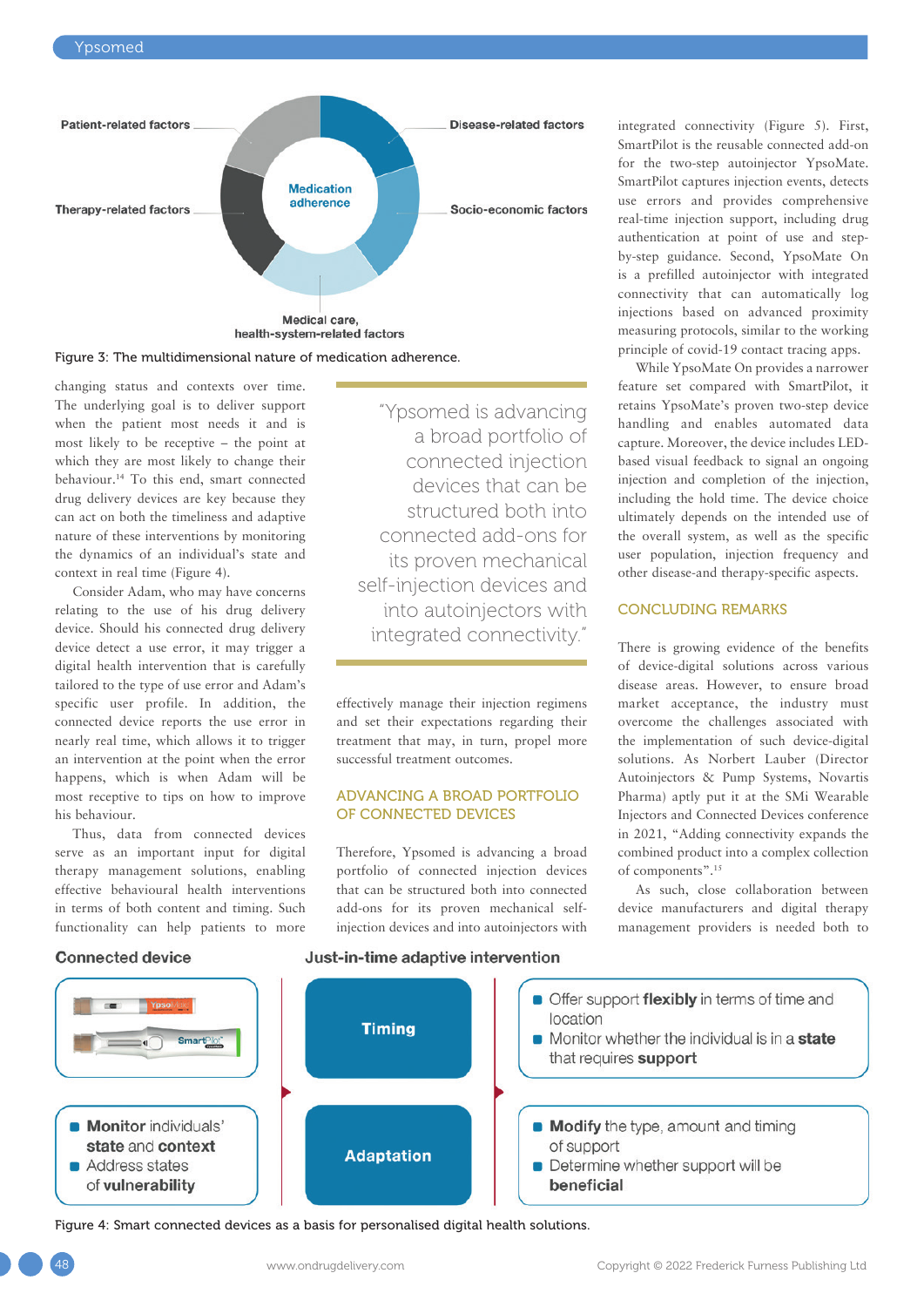

Figure 5: Evolution of the Ypsomed autoinjector portfolio.

lower the complexities of implementing a digital system and to design effective justin-time interventions tailored to the specific needs of individuals. Joining forces between digital and device solution providers will be a winning formula to deliver substantial value-add for the pharmaceutical industry, patients and the entire healthcare system.

#### ABOUT THE COMPANY

Ypsomed's comprehensive drug delivery device platforms consist of autoinjectors for prefilled syringes in 1 mL and 2.25 mL formats, disposable pens for 3 mL and 1.5 mL cartridges, reusable pen injectors, ready-to-use prefilled wearable patch injectors and injection devices for drugs in dual-chamber cartridges. Unique click-on needles and infusion sets complement the broad self-injection systems product portfolio.

With over 30 years of experience in the development and manufacture of innovative injection systems, Ypsomed is well equipped to tackle digital healthcare challenges and has strategically invested in the development of connected solutions and therapy-agnostic digital device management services. Anticipating the future needs of patients, pharmaceutical customers, payers and healthcare professionals, Ypsomed moves beyond manufacturing connected sensors. Ypsomed's smart device solutions strive to transform patients' lives by capturing therapy-relevant parameters, processing them to facilitate self-management of chronic diseases, and integrating these insights with digital therapy management ecosystems.

The company leverages its in-house capabilities in electronics, software and connectivity for the development of new devices and digital product systems. Ypsomed is ISO 13485 certified and all its processes comply with design control and cGMP guidelines with operational QA/QC experts on-site at each location. Ypsomed's FDA-registered manufacturing facilities are regularly inspected by pharma customers and regulatory agencies to supply devices for global markets, including the US, Europe, Japan, China and India.

#### **REFERENCES**

*1. Shaw ES et al, "Eczema Prevalence in the United States: Data from the 2003 National Survey of Children's Health". J Invest Dermatol, 2011, Vol 131(1), pp 67–73.*

- *2. Fuxench ZCC et al, "Atopic Dermatitis in America Study: A Cross-Sectional Study Examining the Prevalence and Disease Burden of Atopic Dermatitis in the US Adult Population". J Invest Dermatol, 2019, Vol 139(3), pp 583–590.*
- *3. Weidinger S et al, "Atopic Dermatitis". Nat Rev Dis Primers, 2018, Vol 4(1), p 1.*
- *4. Silverberg JI et al, "Patient Burden and Quality of Life in Atopic Dermatitis in US Adults: A Population-Based Cross-Sectional Study". Ann Allergy Asthma Immunol, 2018, Vol 121(3), pp 340–347.*
- *5. Chung J, Simpson EL, "The Socioeconomics of Atopic Dermatitis". Ann Allergy Asthma Immunol, 2019, Vol 122(4), pp 360–366.*
- *6. Holm EA, Esmann S, Jemec GBE, "The Handicap Caused by Atopic Dermatitis – Sick Leave and Job Avoidance". J Eur Dermatol Venereol, 2006, Vol 20(3), pp 255–259.*
- *7. Aapro M et al, "Digital Health for Optimal Supportive Care in Oncology: Benefits, Limits, and Future*

## BRINGING YOU BETTER CONTENT THAN EVER! ON drugDELIVERY

[www.ondrugdelivery.com](https://www.ondrugdelivery.com/participate)/subscribe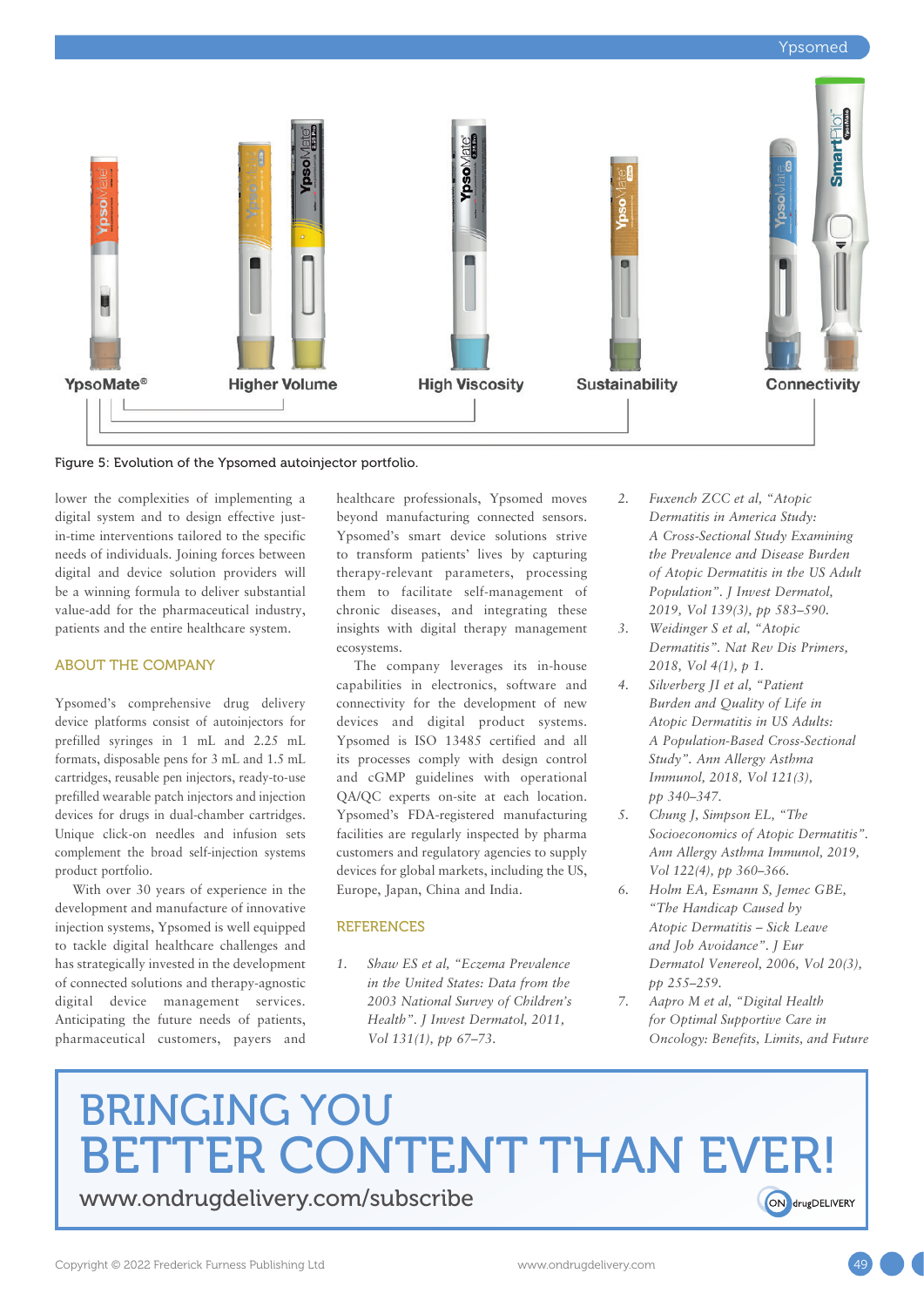*Perspectives". Support Care Cancer, 2020, Vol 28(10), pp 4589–4612.*

- *8. Basch E et al, "Overall Survival Results of a Trial Assessing Patient-Reported Outcomes for Symptom Monitoring During Routine Cancer Treatment". JAMA, 2017, Vol 318(2), pp 197–198.*
- *9. Solomon DH, Rudin RS, "Digital Health Technologies: Opportunities and Challenges in Rheumatology". Nat Rev Rheumatol, 2020, Vol 16(9), pp 525–535.*
- *10. Thorgeirsson T et al, "Randomized Trial for Weight Loss Using a Digital Therapeutic Application". J Diabetes Sci Technol, 2021, 19322968211000815.*
- *11. "Some Health Apps Are Able Not Just to Diagnose Diseases, But Also to Treat Them". The Economist, May 2022.*
- *12. Hichborn J et al, "Improving Patient Adherence Through Data-Driven Insights". McKinsey & Company, Dec 2018.*
- *13. "Adherence to Long-Term Therapies: Evidence for Action" (Sabaté E, ed). WHO, 2003.*
- *14. Nahum-Shani I et al, "Just-in-Time Adaptive Interventions (JITAIs) in Mobile Health: Key Components and Design Principles for Ongoing Health Behavior Support". Ann Behav Med, 2018, Vol 52(6), pp 446–462.*
- *15. Lauber N, "Wearable Injectors and Digital Applications". Presentation at SMi Wearable Injectors and Connected Devices conference, 2021.*

### ABOUT THE AUTHORS

**Andreas Schneider**, PhD, is Innovation and Business Development Director at Ypsomed Delivery Systems. He leads a team that drives the definition and development of new drug delivery device platforms, such as next-generation autoinjectors, wearable bolus injectors, connected systems and digital solutions. Dr Schneider has published various articles and given presentations in the areas of innovation management and drug delivery. He holds a PhD in Innovation Management from ETH Zurich, Switzerland.

**Philippe Müller** is Innovation and Business Development Manager at Ypsomed Delivery Systems. His responsibilities at Ypsomed include the definition and development of new platform devices and business models with a particular emphasis on connected device systems. As such, Mr Müller has been actively involved in the design and development of YpsoMate On – Ypsomed's prefilled connected autoinjector. He holds an MSc in Applied Economic Analysis from the University of Bern, Switzerland.



#### Register online at: **[www.pharmaedresources.com](https://www.pharmaedresources.com)**

For further info, contact Kim: **(217) 721-5774**, or email us: **[khubbard@pharmaedresources.com](mailto:khubbard%40pharmaedresources.com?subject=)**